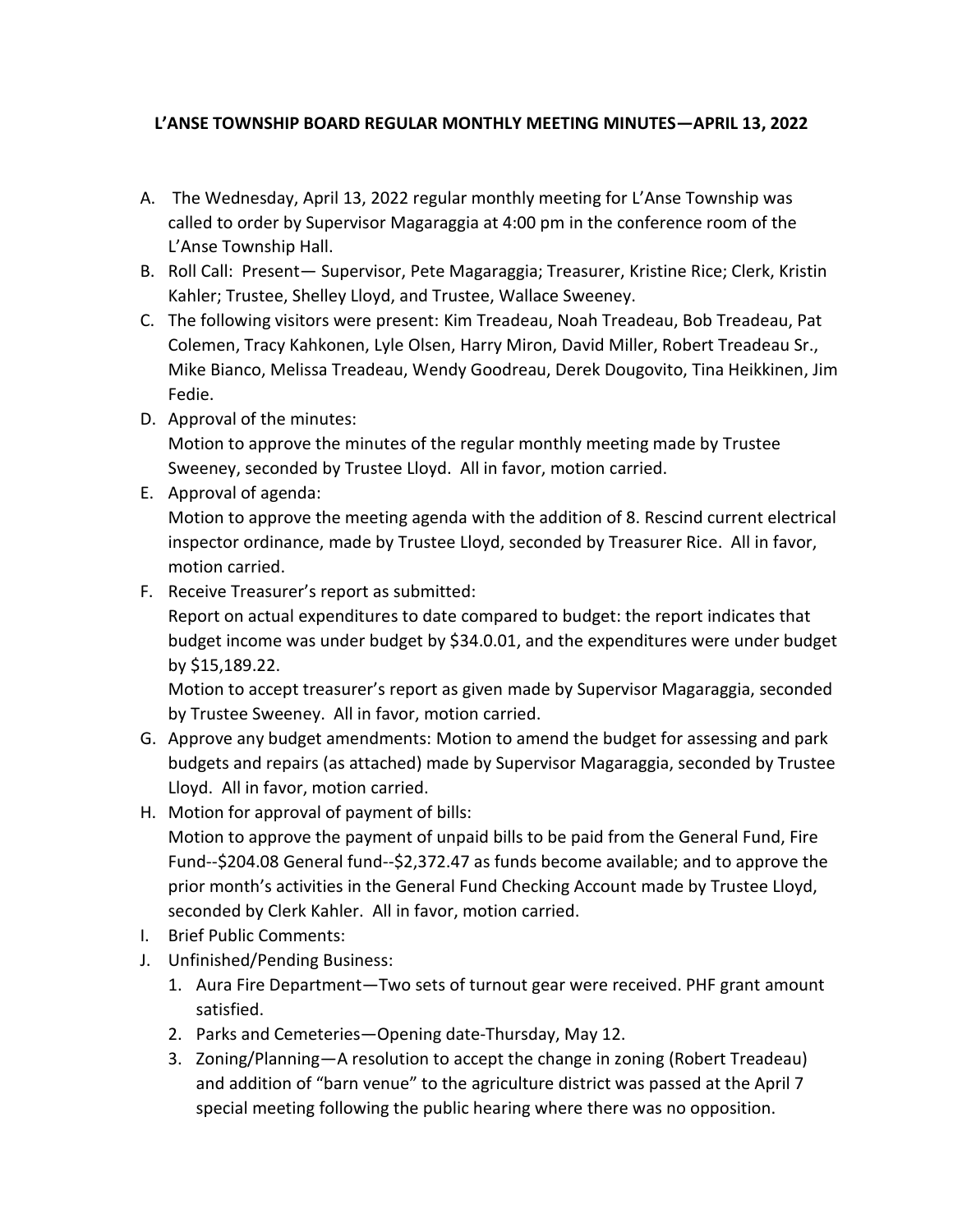- 4. Ambulance Report—The second part of the SWOT workshop was completed. Funding sources were also discussed.
- 5. Assessor's Report—Assessed value increased by ½% from last year.
- K. New Business:
	- 1. The Planning Commission passed its recommendation to the board regarding the public hearing and special meeting held April 7. The board agreed to the changes and a formal vote will be held at the May 11 meeting following the receipt of a resolution and ordinance change. The board also agreed to look into an alternative inspector for permitting for the project. Supervisor Magaraggia will look into a local inspector or the State.
	- 2. The Health Department stated that we can open the park regularly this spring, with conditions, and watch the drain field for signs of failure. They will then come and inspect along with UPEA.
	- 3. A motion was made to increase park wages by \$1.00/hr. by Trustee Llloyd, seconded by Trustee Sweeney. All in favor, motion carried.
	- 4. A motion was made to pay Clerk Kahler \$1000 monthly for non-statutory duties including website upkeep and management and funding source research/grant writing and management by Supervisor Magaraggia, seconded by Trustee Lloyd. All in favor, motion carried.
	- 5. A motion was made to formally rescind the current electrical inspector ordinance #00015 (1995) by Treasurer Rice, seconded by Clerk Kahler. All in favor, motion carried.
- L. Clerk's Report: The minute summary for the April 13 regular meeting was sent to the L'Anse Sentinel for publication; minutes were printed and sent by email to board members, posted on the town hall bulletin board, posted to the website, and approved minutes placed in the minute's book; papers resulting from board actions were placed in the regular meeting folder for 2022 in the treasurer's office; checks were signed for payment as prepared by the treasurer for bills approved at the April meeting. Election inspector pay will remail the same for 2022 elections. The booking site is going well and we have 150 bookings for the summer. Looking into options for security upgrades from State grant funding. New ballot bags were ordered, and a monitor for the Clerk's office is being looked into.
- M. Public Comments: Comments were made in support of the Treadeau zoning change and business. Craig Kent had inspector questions regarding the Treadeau project and the way the permitting is being handled.
- N. Board Comments: Supervisor Magaraggia commented that a timeline for a state inspector is the same as a local inspector.
- O. Adjournment: Supervisor Magaraggia adjourned the meeting at 5:46 pm.